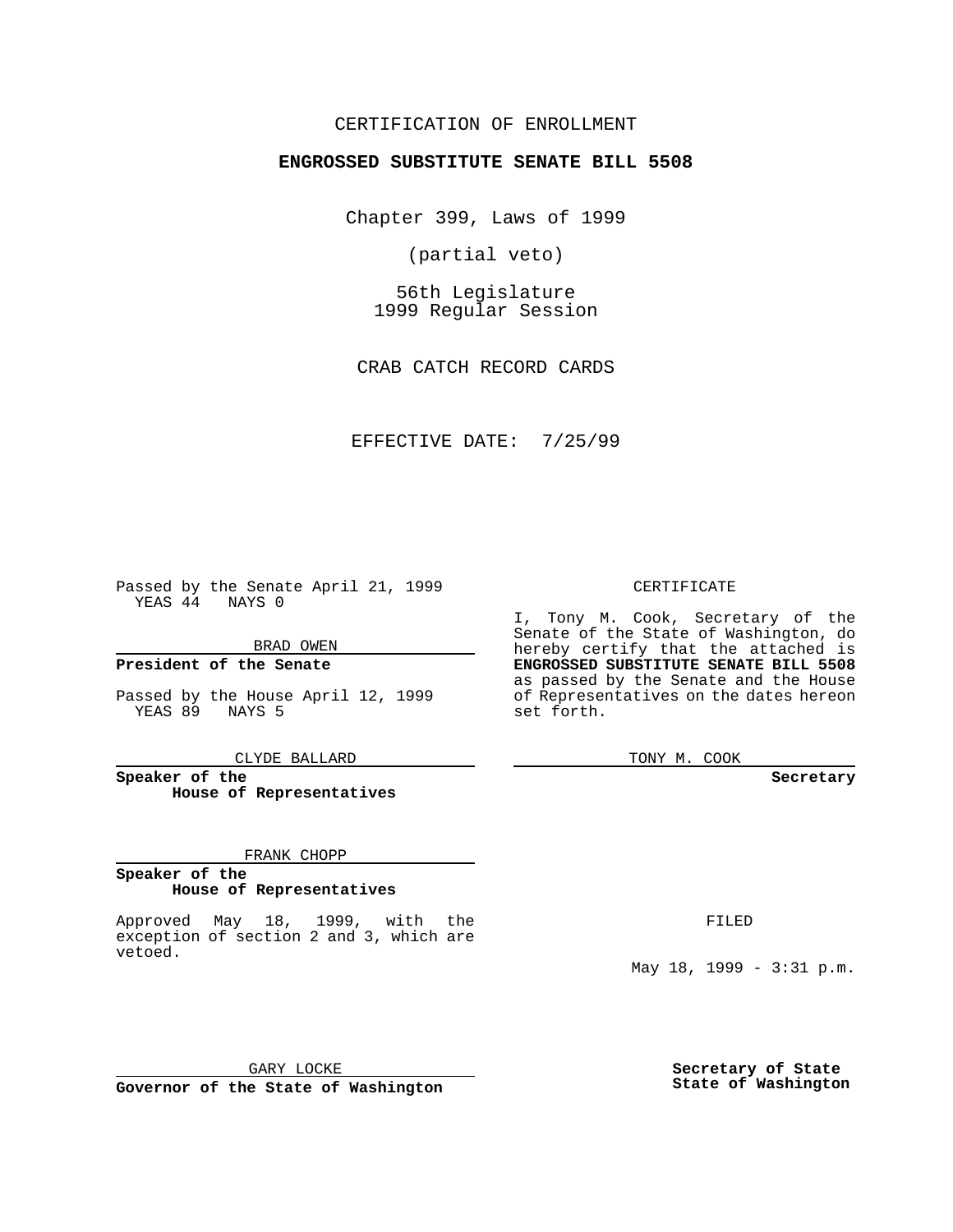## **ENGROSSED SUBSTITUTE SENATE BILL 5508** \_\_\_\_\_\_\_\_\_\_\_\_\_\_\_\_\_\_\_\_\_\_\_\_\_\_\_\_\_\_\_\_\_\_\_\_\_\_\_\_\_\_\_\_\_\_\_

\_\_\_\_\_\_\_\_\_\_\_\_\_\_\_\_\_\_\_\_\_\_\_\_\_\_\_\_\_\_\_\_\_\_\_\_\_\_\_\_\_\_\_\_\_\_\_

### AS AMENDED BY THE HOUSE

Passed Legislature - 1999 Regular Session

#### **State of Washington 56th Legislature 1999 Regular Session**

**By** Senate Committee on Natural Resources, Parks & Recreation (originally sponsored by Senators Spanel, Oke, Snyder, Jacobsen, Rossi and Rasmussen)

Read first time 02/18/1999.

1 AN ACT Relating to catch record card requirements for recreational 2 crab fishers; adding a new section to chapter 77.32 RCW; creating new 3 sections; providing an effective date; and declaring an emergency.

4 BE IT ENACTED BY THE LEGISLATURE OF THE STATE OF WASHINGTON:

 NEW SECTION. **Sec. 1.** The legislature finds that the department of fish and wildlife manages the recreational crab fishery through an imprecise system of catch estimation. Increased harvest data accuracy is needed for the recreational crab fishery and this goal can be accomplished through the establishment of a crab catch record card 10 system.

11 The department shall utilize data from the crab catch record cards 12 in preparing catch reports and in catch-sharing negotiations.

13 \*NEW SECTION. Sec. 2. A new section is added to chapter 77.32 RCW 14 to read as follows:

15 A crab catch record card is required to fish for and harvest 16 Dungeness crabs (Cancer magister) in the recreational fishery. The 17 crab catch record card shall be administered under the rules of the 18 commission.